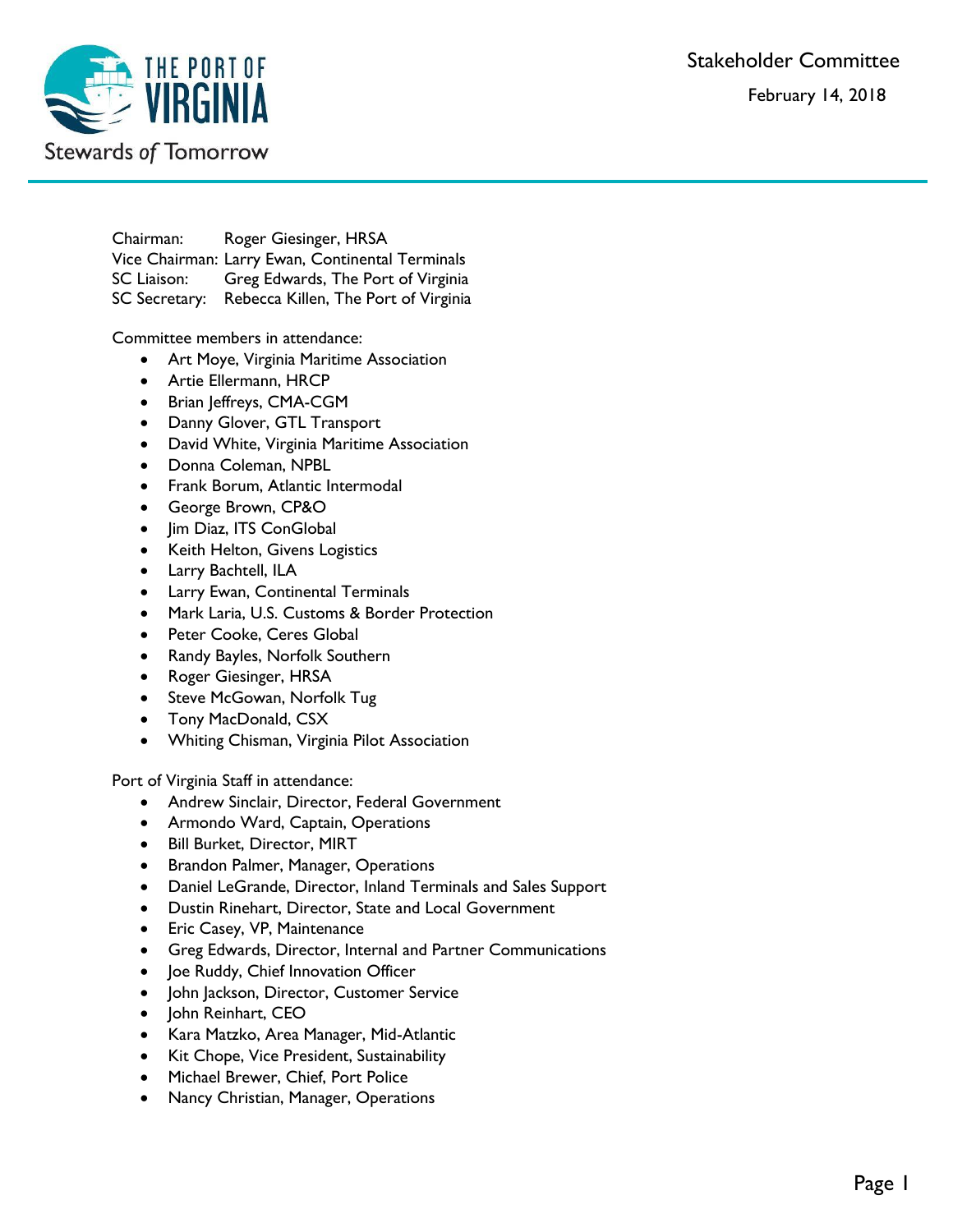- Rebecca Killen, Innovation Coordinator
- Tiffany Green, Assistant Director, Terminal Technology
- Travis Hill, Vice President, Container Operations
- Vance Griffin, VP, Terminal Services

#### **I. Call to order**

Greg Edwards, Director, Internal and Partner Communications, called the meeting to order at 8:30 a.m. and provided the safety briefing. Greg also showed the committee the video of the arrival of the new cranes aboard the Happy Buccaneer.

#### **II. Introductions**

All attendees introduced themselves.

#### **III. Approval of previous meeting minutes**

The minutes of the December 12, 2017 meeting were approved as previously distributed.

#### **IV. Opening Remarks from Chairman**

Chairman, Roger Giesinger, stated this was his last meeting serving as Chairman. He acknowledged this is a good forum for communicating what is happening in the port.

#### **V. Election of Officers – February 2018 – Greg Edwards**

Greg Edwards stated this is the two year anniversary of the Stakeholder Committee which was launched in February, 2016. In parallel, the Motor Carrier Committee is also celebrating a two year anniversary. Greg thanked the committee for their service and especially Roger Giesinger and Larry Ewan for their role as Chairman and Vice Chairman.

Greg confirmed the nomination period is closed and that we have two nominations for a new set of officers to lead the committee the next two years. They are: Larry Ewan, nominated by Roger Giesinger, as Chairman and Donna Coleman, nominated by Keith Helton, as Vice Chairman. The nominations were approved by the committee.

Vice Chairman, Larry Ewan, stated that because there are many in the room who have a distinct interest in what goes on at the Motor Carrier meeting, he has asked Frank Borum, Atlantic Intermodal, to give a five minute summary of the topics discussed at that meeting with the understanding that some of the topics will be addressed in The Port of Virginia updates later in this meeting.

Frank Borum stated that performance issues last week were most likely magnified by the weather we had in January. At the same time, it has been almost six weeks since the snow, and he feels the issues need to be addressed. The turn times at VIG were reported to be 130 minutes which is more than the two hours that they allow for their drivers. Frank feels the extended transaction times at VIG needs to be addressed with a resolution. There were stoppages at the gate and equipment problems in the month of January. He stated there were 25 work days in January and out of those 25 days, there were 13 days with hard stops in various stacks. There were multiple days when cranes were operating at reduced capacity. Chassis was another topic of conversation as far as positioning and a lack of availability in the morning to get the drivers going. At PMT, there were multiple drivers who had to drop equipment without grounding. This eliminated a driver being able to keep a roadable chassis and not have to look for another one.

The topic of some system issues came up as well. There is an alert system that triggers after a driver has been on port for more than two hours. Mr. Borum feels all alerts should be addressed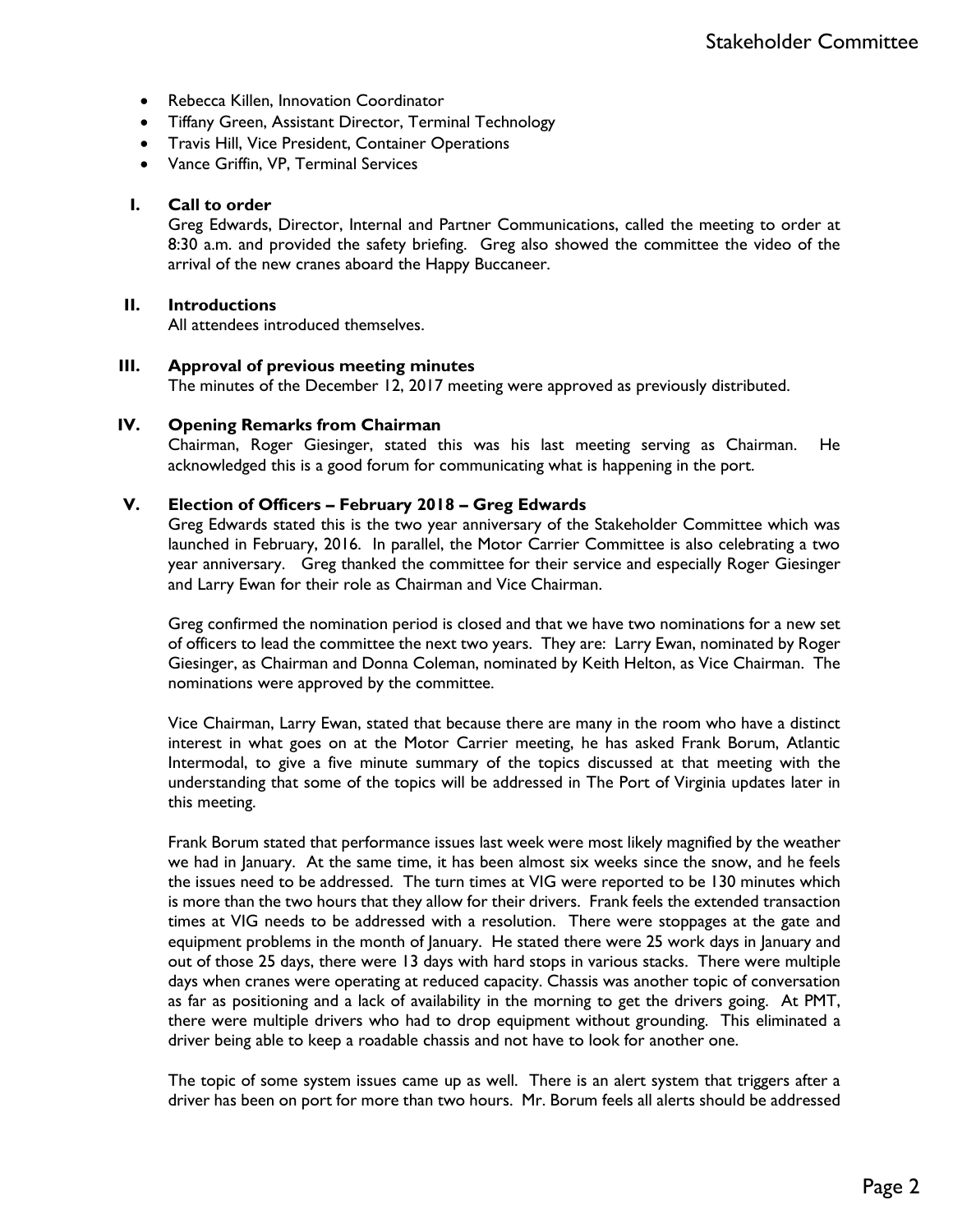if there are drivers sitting on port for two hours. Mr. Borum does not feel the alert system is being used as it should be.

The Truck Reservation System (TRS) is due to start up in March. The hard start for two plus hours in the morning at NIT could cause some issues if service is not provided to allow the drivers to keep their appointments.

Danny Glover, GTL Transport, reiterated the concerns of Mr. Borum and added that these types of things happen on a regular basis. When a driver has to bobtail out of a terminal and go home, the driver does not make money that day. The operator cannot stay in business operating like that. The exception transactions – those outside the norm – cannot be ignored. This certainly needs to be addressed sooner rather than later.

## **VI. Port of Virginia Updates**

## **a) Commercial:**

John Jackson, Director, Customer Service: John provided the commercial update on behalf of Tom Capozzi who was traveling. John reported on the general statistics. Total containers moving through the port last year were 1.6 million units - a record volume for the port. Thus far in 2018, we are seeing continued growth on containers moving through the port. Rail containers grew 3.4 percent from the previous calendar year. Barge containers have a strong growth at 21.6 percent due to the strong growth that we are seeing with the Richmond 64 Express barge and all the good economic activity that we are seeing in the Richmond area. Overall truck containers had a 9 percent increase. That is strong for the motor carriers despite some of the challenges that we are facing right now. Another item of interest is the number of ship calls. Our container volume went up 7.2 percent, but our ship calls went down 9.3 percent. This is indicative of larger ships calling the port. Vehicle units went up 22.5 percent last year. We have a trial shipment coming through from General Motors that will be moving through NNMT in March. If that goes well, we could see more volume moving through NNMT.

In other developments on the ocean side, we have a new ocean carrier calling the port - The Ocean Network Express (ONE) which is a merger of NYK, MOL and K Line. This service covers seven oceans, six continents with a volume of about 350 million TEUs. They have decided to maintain their North American headquarters in Richmond. They expect operations to begin in April. We hope to have a contract in place by the end of March for an April start up.

ONE is a member of the Alliance. The Alliance is comprised of ONE, Hapag Lloyd and Yang Ming. This strengthens services moving into the port during 2018. The Alliance will have over 250 vessels and 33 services and for The Port of Virginia, we are looking at over 550,000 containers per year combining eight services in to the port. The Alliance is bringing back our Rotterdam call and we are pleased to have that coming back to Virginia.

The commercial team has been busy since the last SC meeting. We have attended several industry events, the largest being AgTC which is a Midwest shippers seminar. We updated the group on our expansion and the advantages of The Port of Virginia. One of the initiatives that came out of that event is the possibility of setting up a similar event for the Mid-Atlantic.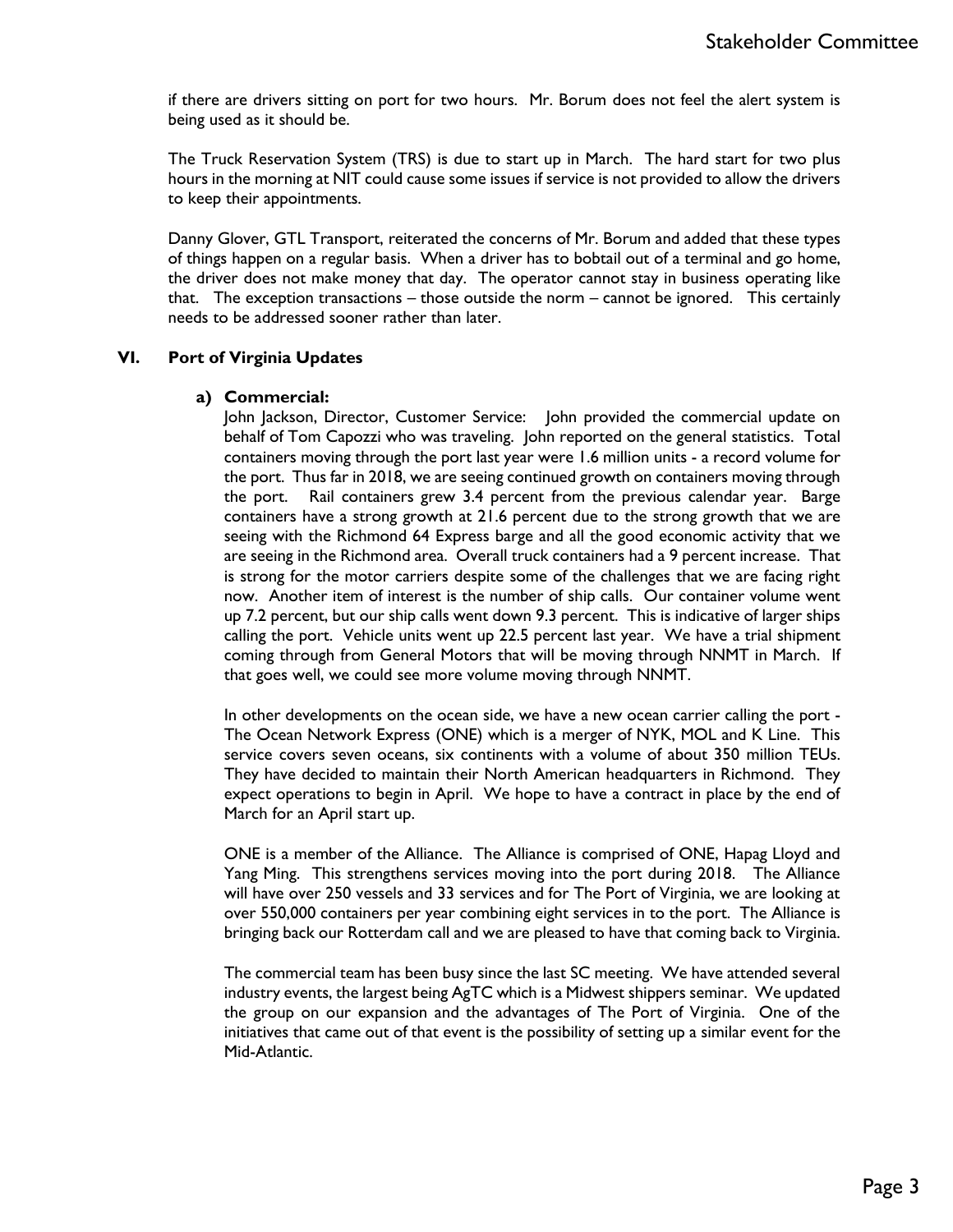Chairman Giesinger inquired as to whether there was any additional news reference frozen and chilled cargoes. Kara Matzko advised we are in the process of setting up a meeting to discuss the next steps.

Greg Edwards advised the committee that a "[Port Productivity Update](http://www.portofvirginia.com/port-productivity-update-february-7-2018/)," dated February 6, 2018, has been distributed to port customers and partners. This was our attempt to encapsulate everything that is occurring in the port now, some of the challenges that we face, some of the steps that we have taken to address those challenges as well as steps we are currently taking. Future milestones are also listed. The document lives on the port's website. It is something that can be used with the committee's customers and stakeholders as you discuss what is happening at the port.

## **b) Operations**

Vance Griffin, VP, Terminal Services provided an update on Operations. Vance commented on the Motor Carrier Committee meeting indicating that it was a very involved and informative meeting. In that meeting, we focused predominantly on VIG and initiatives being pursued there. In alignment with that, we have been communicating with some BCOs and their carriers specifically to add some gate capacity to assist in distributing some of the work load. The terminal is in heavy use, the yard is in heavy demand. We had a commitment to open at midnight to make good use of those hours. We have seen some positive turn times as a result in conjunction with some different parameters that were put in place for our RMG fleet. We have found those gates prior to 6:00 a.m. typically process 500+ moves – creating capacity for the rest of the workday. We expanded Saturday and Sunday gate hours, based on demand. We are taking a nimble approach with gate hours. The PMT gates are opening at various times – even at night and during Saturdays and Sundays – in order to serve the community better. At NIT, capacity has been lost (construction) and adjustments have been made with the shifting of services from South to North and beyond. They are doing well with turn times through those challenges. We have upgraded communication regarding chassis supply. These communications are on our website as well. Hopefully, we have made a difference on that topic by communicating more. We hope to continue to see improvements in a measurable way.

Mr. Reinhart stated that the Motor Carrier Committee is operating as it should. We listen, there is an honest exchange, and there is open discussion. Everyone is trying to get to the same place. He stated that we are all in this together and are working toward the same thing. He encouraged everyone to be mindful of this and to treat one another with the respect that we all deserve.

Donna Coleman, Norfolk Portsmouth Beltline, inquired as to whether there is a team in place to address the outliers/exceptions that occur on terminal. Vance Griffin, indicated that we have a customer service team to address those issues.

Vance requested that Eric Casey, VP, Maintenance, address what we are doing with the RMG program. Eric stated the program of RMG refurbishment stated a little over a year ago. We have about \$4 million worth of new parts, upgrades to the gear boxes and other things that we are putting on these cranes. Once we get the new capacity online where we can clear stacks out, we are then going to redo all the rail, all the concrete underneath, check the pads and realign the cranes from the bottom up. At VIG, we have increased the gantry speed for 27 out of 30 RMGs and the hoist speed on 29 out of 30. We are also mirroring this at NIT.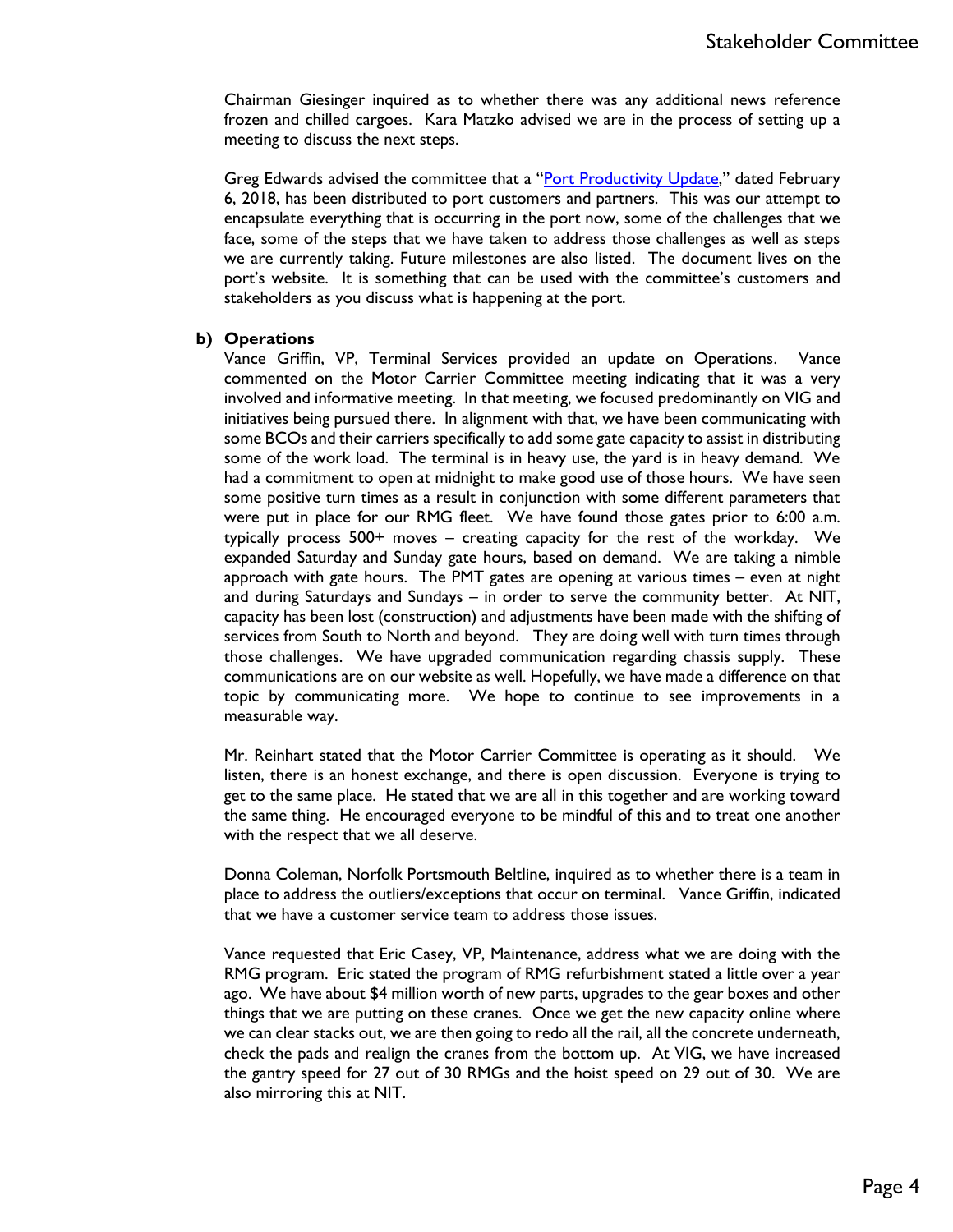Artie Ellermann stated that the chassis utilization phase is running at 87 percent with 5 percent out of service. For the year, we have added 5 percent to the fleet. We have some additional assets coming in on the water. Indications we have from our equipment suppliers is that all equipment is in China waiting to ship. We have assets coming from Savannah and Houston to fill the void that we see right now.

## **c) Truck Reservation System Update**

Nancy Christian, Manager, Operations: Nancy gave an update on the Truck Reservation System. She showed the landing page of our website and explained how the system will work. She indicated the reservation system works at both NIT North and South gate. Mandatory reservations will be from 5:00 a.m. to 7:00 a.m., beginning March 1 at NIT. We are asking that drivers with reservations not arrive at the terminal before 4:30 a.m. You can make reservations up to 48 hours in advance. There is a grace period of one hour – 30 minutes on the front end and 30 minutes on the back end – of each reservation. Drivers that do not have reservations are asked not to arrive at NIT until 7:00 a.m.

## **d) NIT/VIG Projects Update**

Tiffany Green, Assistant Director, Terminal Technology: Tiffany showed photos of the expansion project at VIG. As of January 31, all piles were driven for the wharf expansion project. Now that we are passed the moving of dirt, you can see definitive progress. She showed an aerial of the rail yard where you can see the first southbound bundle complete. The train and crane rails are completely in. We are doing some additional touch ups to include paving between the rails. Construction on the inbound gate lanes has begun. As of February 8, our first shipment of shuttle trucks was placed on the vessel at the foreign port, with an ETA around the  $28<sup>th</sup>$  - eight arriving on the first shipment and an additional eight coming on the second shipment.

## **VII. VMA Update**

Art Moye: Art advised wider, deeper safer continues to be the number one priority for the Virginia Maritime Association. We are encouraged by meetings that have taken place. The issue before this General Assembly Session is gaining support from our legislators for the \$20 million in the Governor's budget for the continued engineering and design work. To that end, we have had meetings with a number of legislators and Attorney General Herring. On the federal side, Governor Northam had a meeting with President Trump and wider deeper safer is a top priority. Also, Thelma Drake has been nominated by the President to lead the Federal Transit Administration which is responsible for a large number of grants. It is good for us to have a hometown person in this important position. Delegate Chris Jones attended the VMA's reception that was held in January.

Art mentioned the annual banquet and symposium will be May 9-10, 2018, with chapter meetings to be held in April. Art encouraged everyone to look at VMA's website to find out the dates of upcoming meetings and events.

David White: David commented that we have a good partnership with the port to educate legislators with regard to deeper, wider, safer. That partnership has been very effective in working with the state and federal leaders as well as the community. With regard to the 55' project, the Army Corps of Engineers signed off on the National Economic Development Plan which differs a little from what was previously presented. It did authorize 55' in the main harbor, 56' in the Thimble Shoals Channel, 59' in the Atlantic Ocean approaches and sea-lanes and 1300' east of the